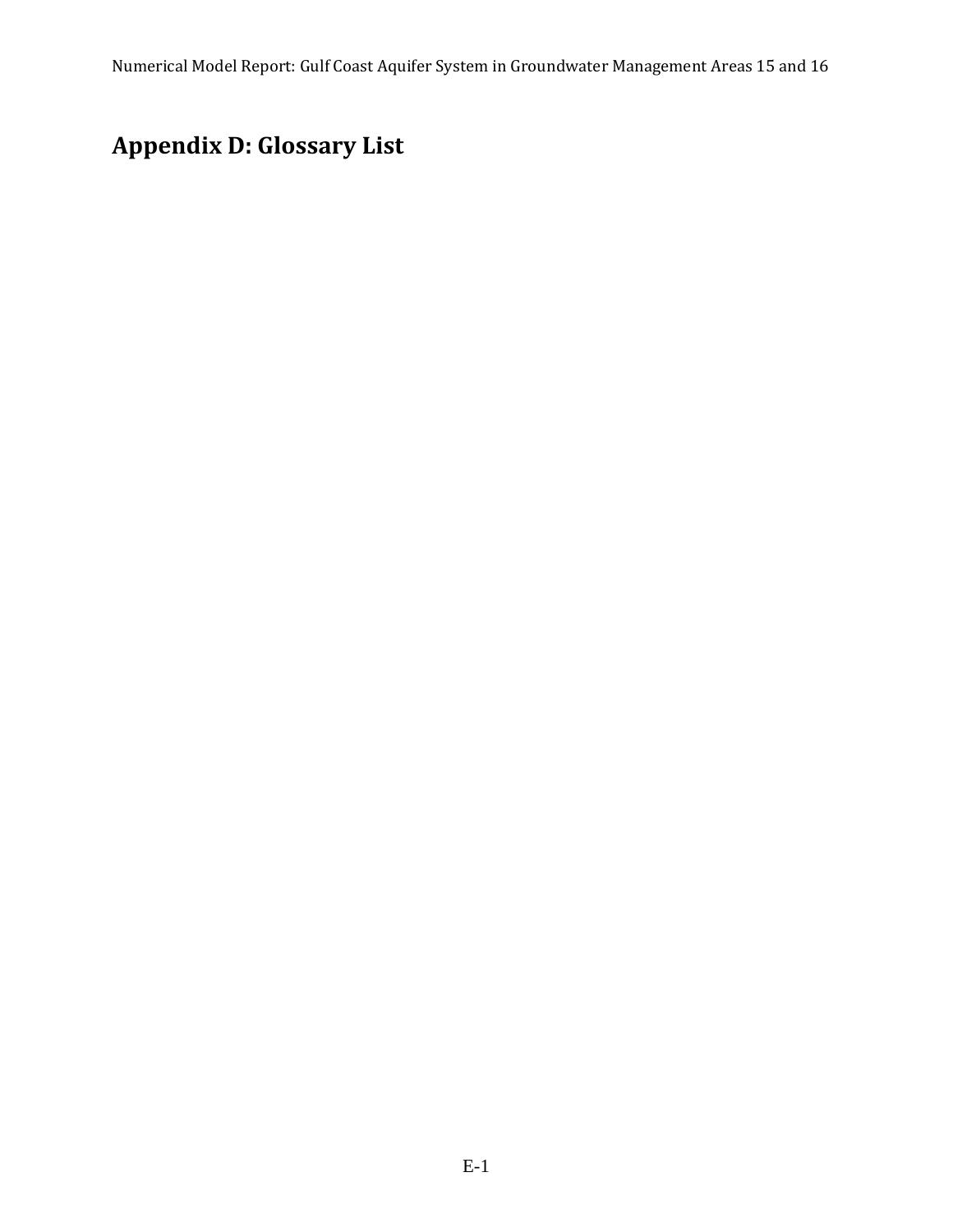**acre-foot (ac-ft)** - the volume of water required to cover 1 acre of land (43,560 square feet) to a depth of 1 foot. Equal to 325,851 gallons or 1,233 cubic meters.

**anisotropy** - the condition of having different values of hydraulic conductivity (in particular) in different directions in geologic materials. This is especially apparent in fractured bedrock or layered sediment.

**aquifer** - a geologic formation(s) that is water bearing. A geological formation or structure that stores and/or transmits water, such as to wells and springs. Use of the term is usually restricted to those water-bearing formations capable of yielding water in sufficient quantity to constitute a usable supply for people's uses.

**aquifer (confined)** - soil or rock below the land surface that is saturated with water. There are layers of impermeable material both above and below it and it is under pressure so that when the aquifer is penetrated by a well, the water will rise above the top of the aquifer (not necessarily flowing well).

**aquifer (unconfined)** - an aquifer whose upper water surface (water table) is at atmospheric pressure, and thus is able to rise and fall.

**base flow** - sustained flow of a stream in the absence of direct runoff. It includes natural and human-induced stream flows. Natural base flow is sustained largely by ground-water discharges.

**boundary condition** - a mathematical statement specifying the dependent variable at the boundaries of the modeled domain which contain the equations of the mathematical model. Examples are specified head, specified flux, or mixed boundaries.

**calibrated model** - a model for which all residuals between calibration targets and corresponding model outputs, or statistics computed from residuals, are less than pre-set acceptable values.

**calibration** - the process of refining the model representation of the hydrogeologic framework, hydraulic properties, and boundary conditions to achieve a desired degree of correspondence between the model simulations and observations of the groundwater flow system, which includes both measured hydraulic head and flux.

**calibration target** - measured, observed, calculated, or estimated hydraulic heads or groundwater flow rates that a model must reproduce, at lease approximately, to be considered calibrated.

**cell** - a distinct one-two- or three-dimensional model unit representing a discrete portion of a physical system with uniform properties assigned to it.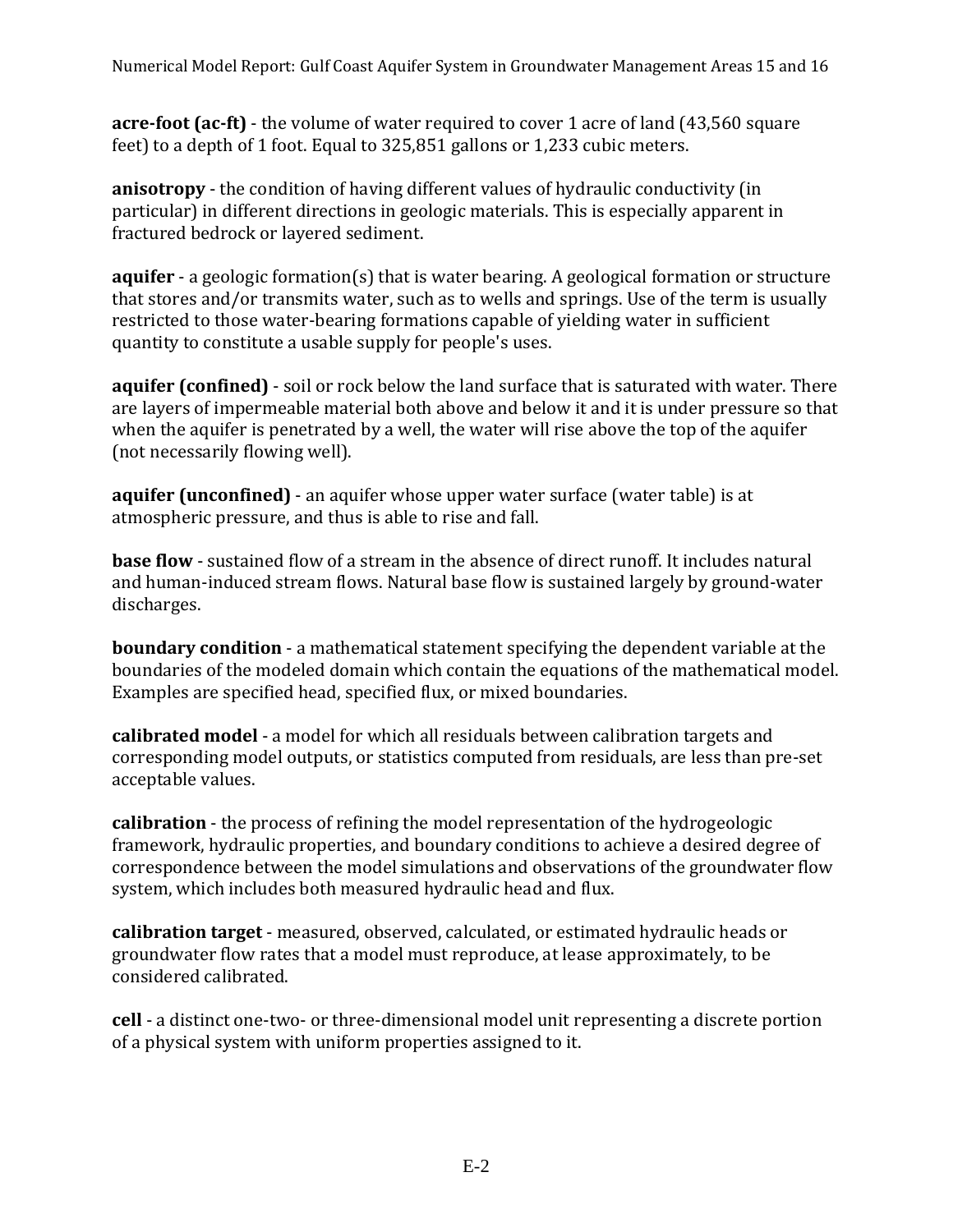**code (computer program)** - the assembly of numerical techniques, bookkeeping, and control language that represents the model from acceptance of input data and instructions to delivery of output. Examples: MODFLOW, BIOSCREEN, MT3d, etc.

**compaction** – compaction of a geological unit is often due to groundwater withdrawal or oil/gas extraction. Compaction can cause ground subsidence. Subsidence is the total of compactions from all units.

**conceptual model** - an interpretation of the characteristics and dynamics of an aquifer system which is based on an examination of all available hydrogeological data for a modeled area. This includes the external configuration of the system, location and rates of recharge and discharge, location and hydraulic characteristics of natural boundaries, and the directions of groundwater flow throughout the aquifer system.

**cone of depression** - a depression of the potentiometric surface that develops around a well which is being pumped.

**Connected linear network (CLN)** - a MODFLOW-USG package to simulate any linear structure with a cross-section area smaller than a model cell where the CLN sits in. Linear structure could have different cross-section shapes such as circular (partial or full), square, etc. Therefore, this package can be used to simulate wells, rivers, springs, etc.

**constant head boundary** – a MODFLOW boundary condition used to simulate a hydraulic feature (such as lake or reservoir) where hydraulic head remains the same over the time period considered. Constant head boundary could receive from or discharge to groundwater.

**cubic feet per second (cfs)** - a rate of the flow, in streams and rivers, for example. It is equal to a volume of water one foot high and one foot wide flowing a distance of one foot in one second. One "cfs" is equal to 7.48 gallons of water flowing each second.

**discharge** - the volume of water that passes a given location within a given period of time. Usually expressed in cubic feet per second.

**discretization** - the process of subdividing the continuous model and/or time domain into discrete segments or cells. Algebraic equations which approximate the governing flow and/or transport equations are written for each segment or cell.

**drain boundary** - a MODFLOW boundary condition used to simulate a hydraulic feature (such as agriculture drain) which only receives groundwater.

**drawdown** - a lowering of the ground-water surface caused by pumping.

**evaporation** - the process of liquid water becoming water vapor, including vaporization from water surfaces, land surfaces, and snow fields, but not from leaf surfaces.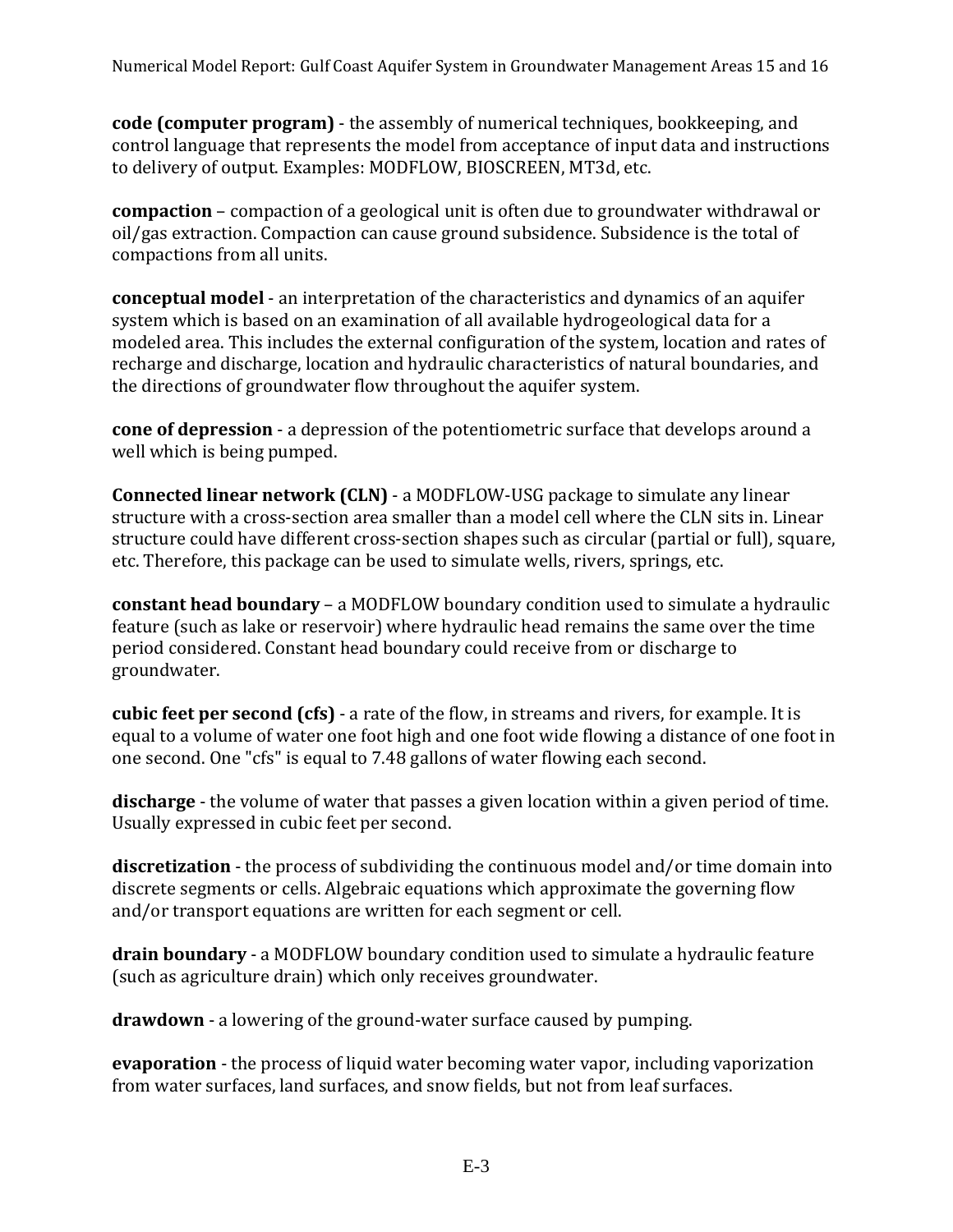**evapotranspiration** - the sum of evaporation and transpiration.

**finite difference method (FDM)** - a discretization technique for solving a partial differential equation (PDE) by (1) replacing the continuous domain of interest by a finite number of regular-spaced mesh-or grid-points (i.e., nodes) representing volume-averaged sub-domain properties; and (2) by approximating the derivatives of the PDE for each of these points using finite differences; the resulting set of linear or nonlinear algebraic equations is solved using direct or interactive matrix solving techniques.

**flux** - the volume of fluid crossing a unit cross-sectional surface area per unit time.

**general head boundary** – a generic MODFLOW boundary condition used to simulate groundwater flow between model domain and a constant head hydraulic source outside the model domain.

**grid** – a model grid comprises of cells. Cells in a grid could be uniform or different in size.

**groundwater** - part of the subsurface water that is in the saturated zone.

**groundwater recharge** - inflow of water to a groundwater aquifer from the surface. Infiltration of precipitation and its movement to the water table is one form of natural recharge. Also, the volume of water added by this process.

**groundwater basin** - a groundwater system that has defined boundaries and may include more than one aquifer of permeable materials, which are capable of furnishing a significant water supply.

**groundwater discharge** - the water released from the zone of saturation; also the volume of water released.

**groundwater flow** - the movement of water in the zone of saturation.

**groundwater flow model** - an application of mathematical model to represent a regional or site-specific groundwater flow system.

**groundwater modeling code** - the computer code used in groundwater modeling to represent a non-unique, simplified mathematical description of the physical framework, geometry, active processes, and boundary conditions present in a reference subsurface hydrologic system.

**hydraulic conductivity** - a constant of proportionality which relates the rate of groundwater flow to the hydraulic head gradient. It is a property of the porous media (intrinsic permeability) and the density and viscosity of the water moving through the porous media. It is defined as the volume of water at the existing kinematic viscosity that will move in unit time under unit hydraulic gradient through a unit area measured at right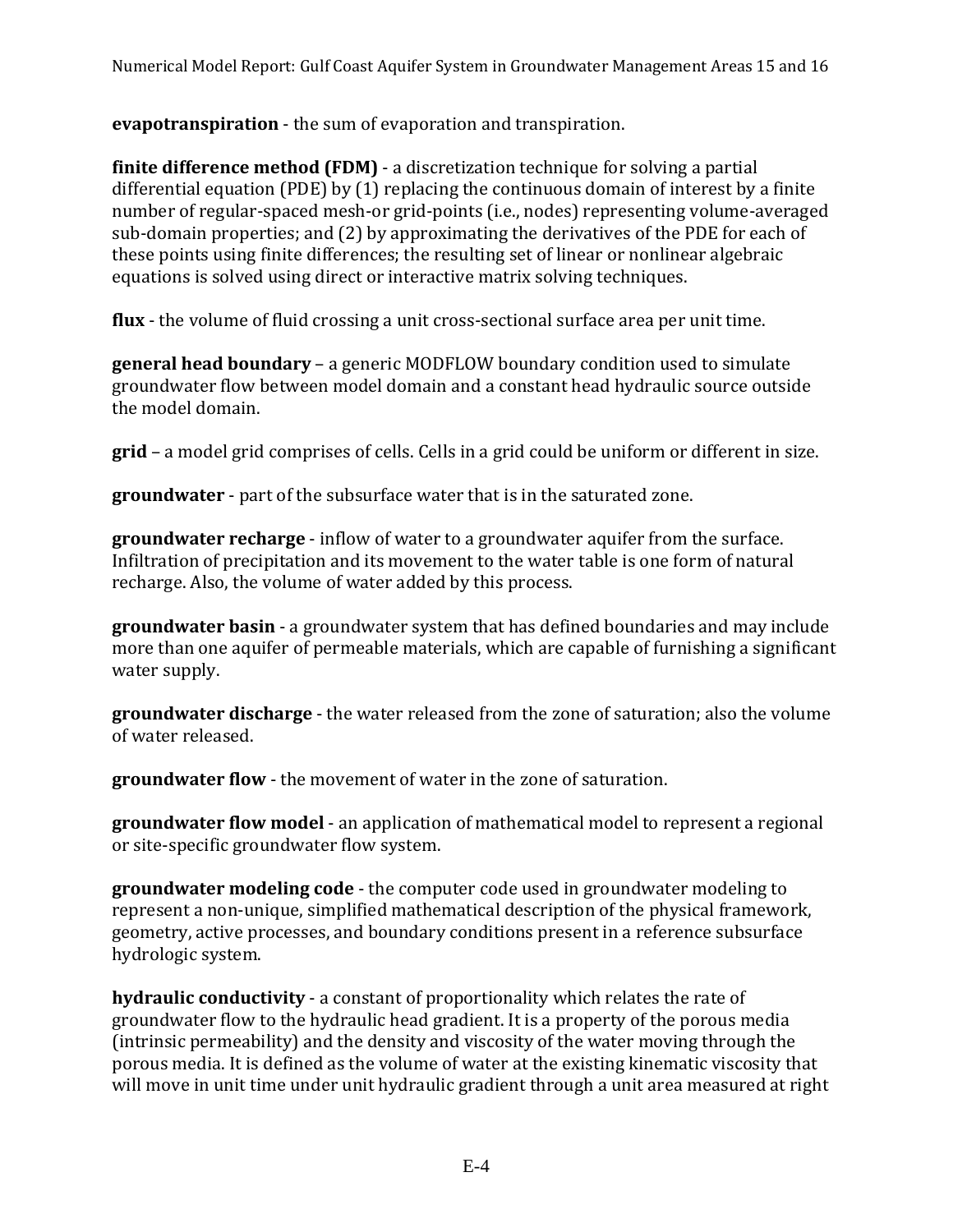Numerical Model Report: Gulf Coast Aquifer System in Groundwater Management Areas 15 and 16

angles to the direction of low. Estimated by, in order of preference, aquifer tests, slug tests, grain size analysis.

**hydraulic gradient** - the change in total hydraulic head per unit distance of flow at a given point and in the direction of groundwater flow.

**hydraulic head** - the height above a datum plane (such as sea level) of the column of water than can be supported by the hydraulic pressure at a given point in a groundwater system. For a well, the hydraulic head is equal to the distance between the water level in the well and the datum plane.

**hydraulic properties** - properties of sediment and rock that govern the entrance of water and the capacity to hold, transmit and deliver water, e.g. porosity, effective porosity, specific retention, permeability and direction of maximum and minimum permeability. Synonymous with hydrologic properties.

**hydrogeologic unit** - geologic strata that can be distinguished on the basis of capacity to yield and transmit fluids.

**infiltration** - flow of water from the land surface into the subsurface.

**initial conditions** - the specified values for the dependent variable (hydraulic head or solute concentration) at the beginning of the model simulation.

**inverse method** - a method of calibrating a groundwater flow model using a computer code to systematically vary inputs or input parameters to minimize residuals or residual statistics.

**irrigation** - the controlled application of water for agricultural purposes through manmade systems to supply water requirements not satisfied by rainfall.

**leakage** - the flow of water from one hydrogeologic unit to another. The leakage may be natural, as through semi-impervious confining layer, or human made, as through an uncased tank.

**model** - an assembly of concepts in the form of mathematical equations that portray an understanding of a natural phenomenon.

**model construction** - the process of transforming the conceptual model into a parameterized mathematical form; as parameterization requires assumptions regarding spatial and temporal discretization, model construction requires a-priori selection of computer code.

**modeling** - the process of formulating a model of a system of process.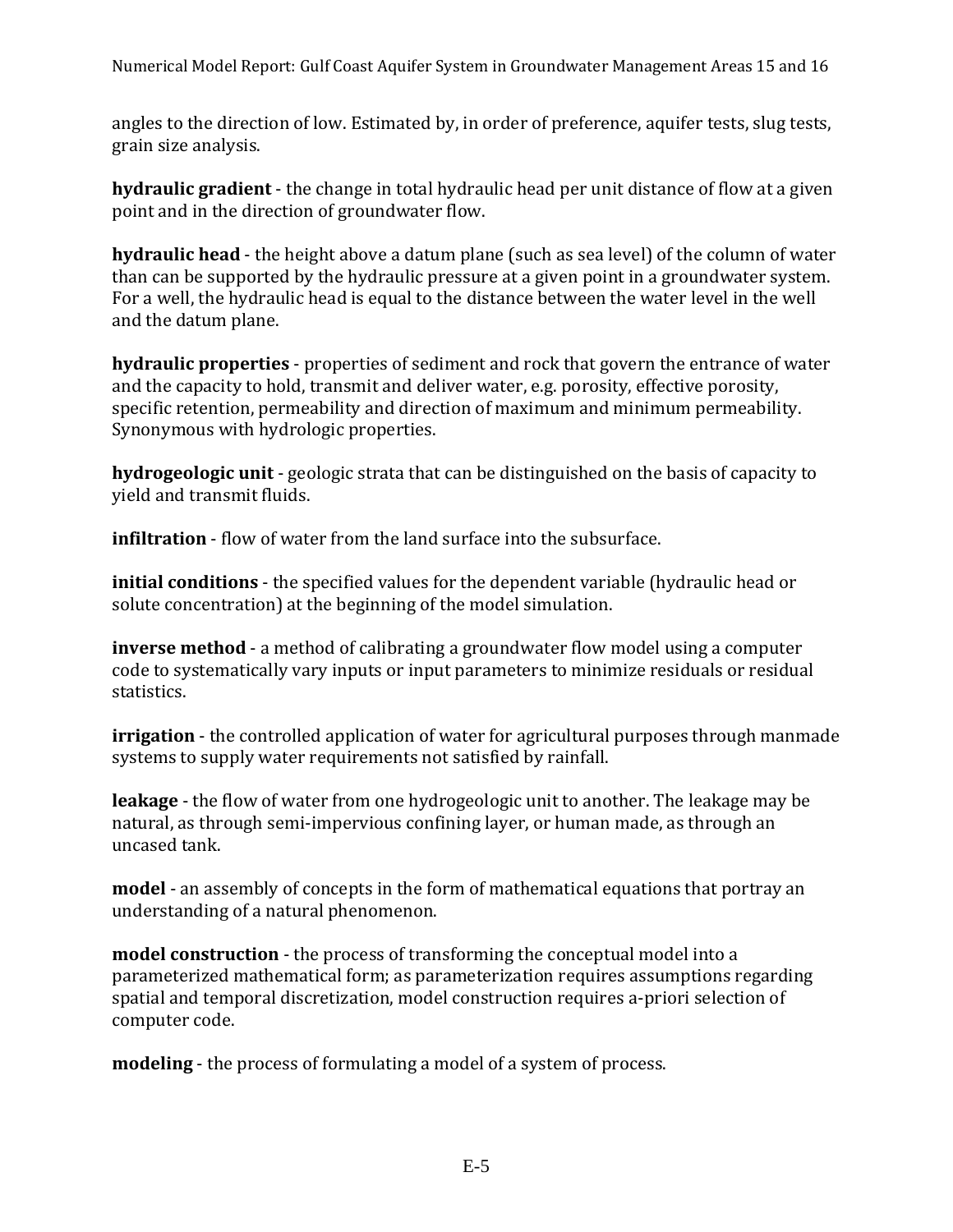m**odel input** - the constitutive coefficients, system parameters, forcing terms, auxiliary conditions and program control parameters required to apply a computer code to a particular problem.

**MODFLOW-88/96/2000/2005/NWT** – finite difference computer codes developed by the U.S. Geological Survey to simulate groundwater flow.

**MODFLOW-USG** – an unstructured grid version of MODFLOW using a control volume finite-difference formulation to simulate groundwater flow.

**node** – it is the index of a model cell, but often interchangeable with cell.

**no-flow boundary** – a model boundary which is a specified flux boundary where the assigned flux is equal to zero.

**numerical model** - in subsurface fluid flow modeling, a mathematical model that uses numerical methods to solve the governing equations of the applicable problem.

**numerical layer -** a layer in a numerical model representing a hydrogeologic unit.

**output** - in subsurface fluid flow modeling, all information that is produced by the computer code.

**parameter** - any of a set of physical properties which determine the characteristics or behavior of a system.

**peak flow** - the maximum instantaneous discharge of a stream or river at a given location. It usually occurs at or near the time of maximum stage.

**PEST/BEOPEST/PEST++** - PEST stands for Parameter ESTimate. It is written by Dr. John Doherty of Watermark Numerical Computing. It is widely used for model development in groundwater and other fields. BEOPEST is a special version of PEST developed by Dr. Willem Schreüder. BEOPEST makes parallel computing a lot easier by running PEST at different computers/platforms through TCP/IP/MPI. PEST++ is a special version of PEST developed by Dr. Jeremy White. PEST++ contains most of the PEST main functions and also has its unique functionalities related to model uncertainties and more.

**pre/post-processing** - using computer programs to assist in preparing data sets for use with generic simulation codes; may include parameter allocation, control parameter selection, and data file formatting.

**precipitation** - rain, snow, hail, sleet, dew, and frost.

**recharge** - water added to an aquifer. For instance, rainfall that seeps into the ground.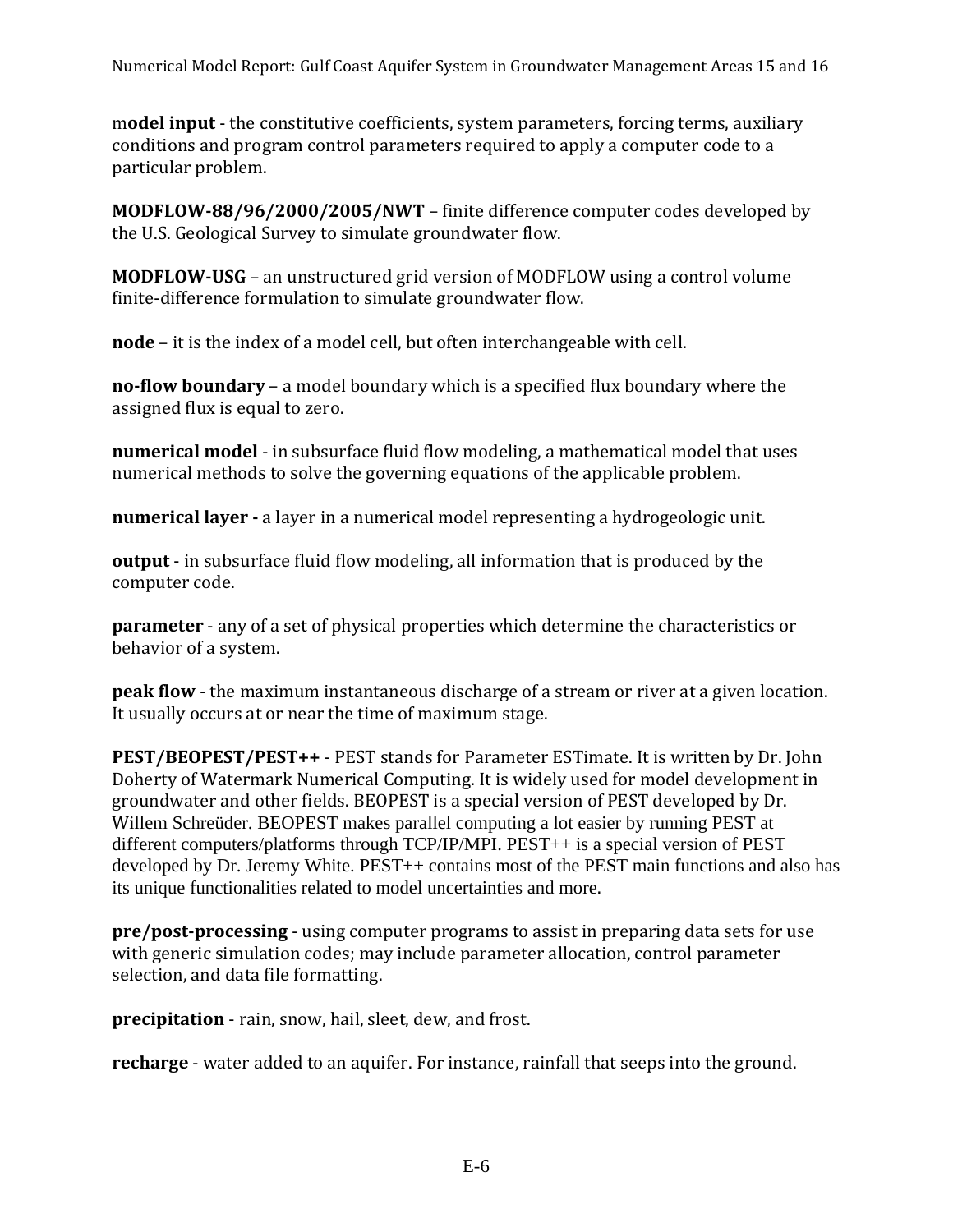Numerical Model Report: Gulf Coast Aquifer System in Groundwater Management Areas 15 and 16

**reservoir** - a pond, lake, or basin, either natural or artificial, for the storage, regulation, and control of water.

**residual** - the difference between the model-computed and field-measured values of a variable, such as hydraulic head or groundwater flow rate, at a specific time and location.

**river** - a natural stream of water of considerable volume, larger than a brook or creek.

**river basin:** the total area drained by a river and its tributaries.

**river boundary** - a MODFLOW boundary condition used to simulate the interaction between a hydraulic feature (such as river) and groundwater. The river boundary could gain water from or lose water to an aquifer.

**runoff** - part of the precipitation, snow melt, or irrigation water that appears in uncontrolled surface streams, rivers, drains or sewers. Runoff may be classified according to speed of appearance after rainfall or melting snow as direct runoff or base runoff, and according to source as surface runoff, storm interflow, or ground-water runoff.

**sensitivity analysis** - a procedure based on systematic variation of model input values (1) to identify those model input elements that cause the most significant variations in model output; and (2) to quantitatively evaluate the impact of uncertainty in model input on the degree of calibration and on the model's predictive capability.

**simulation** - in groundwater modeling, one complete execution of a groundwater modeling computer program, including input and output. Simulation is sometimes also used broadly to refer to the process of modeling in general.

**specific storage** - the volume of water released from or taken into storage per unit volume of the porous medium per unit change in head.

**specific yield** - the quantity of water released due to gravity drainage from unit volume of water table or unconfined aquifer.

**specified flux boundary** - a model boundary condition in which the groundwater flux or mass flux is specified; also called fixed or prescribed flux, or Neumann boundary condition.

**spring** - area where there is a concentrated discharge of ground water that flows at the ground surface.

**steady state condition** - a condition in which system inputs and outputs are in equilibrium so that there is no net change in the system with time.

**storage coefficient** - the volume of water an aquifer releases from or takes into storage per unit surface are of the aquifer per unit change in head. For a confined aquifer, the